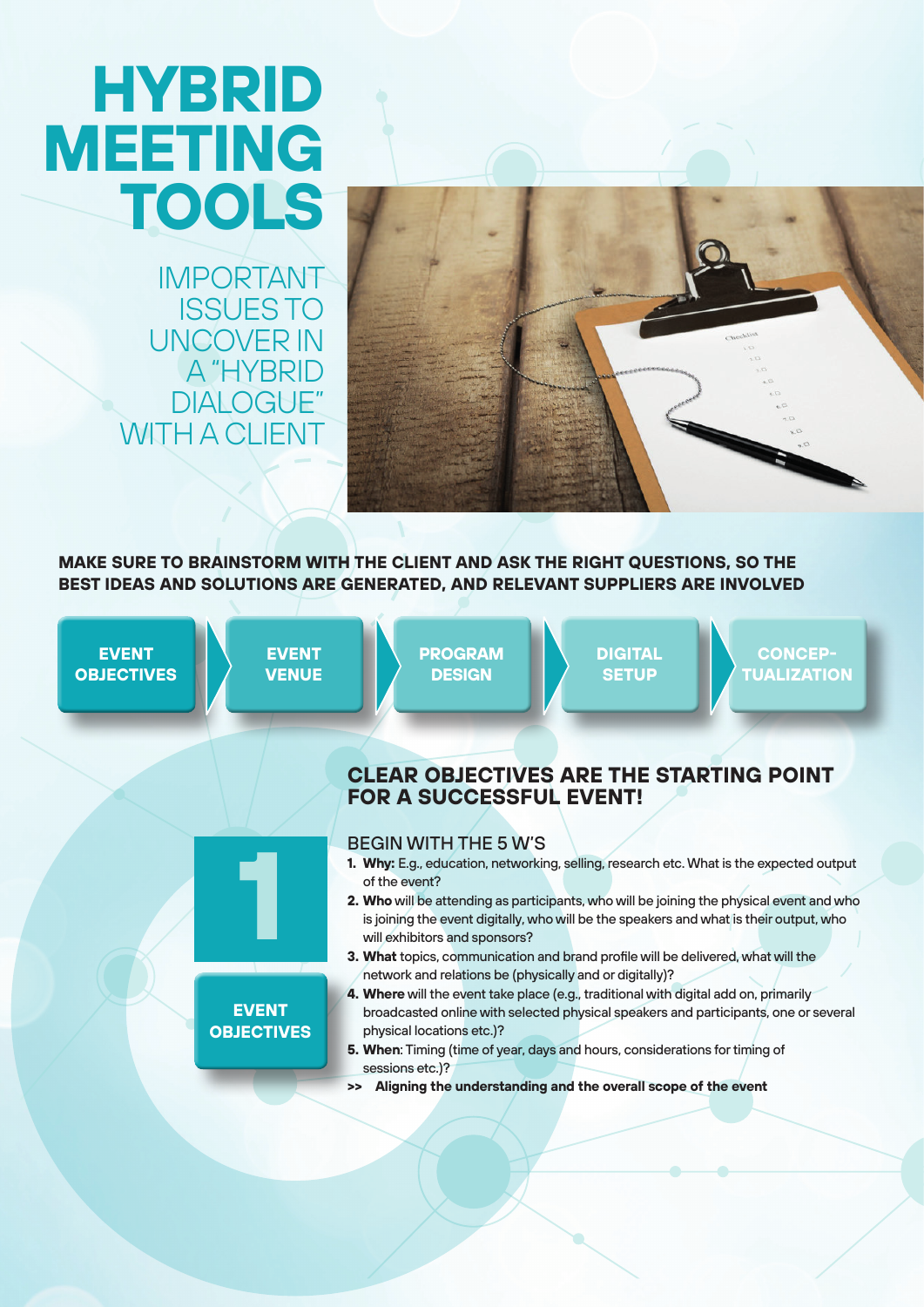#### **ALWAYS ALIGN THE NEEDS AND REQUIREMENTS TO THE PHYSICAL SPACE!**

#### UNCOVER AND ALIGN THE NEEDS AND REQUIREMENTS

- **1.** The number of participants and delegates who are expected to join the venue physically.
- **2.** The necessary rooms and their purpose:
	- Requirements to the plenary, breakout rooms, exhibition space, networking space, need for broadcasting studios.
- **3.** The requirements to the physical space:
	- The requirements to square meters, the room height, the need of natural and artificial light conditions, look and feel, interior, style of the event e.g., theatre/ auditoria/café, cabaret style, need for staffing.
- **4.** The destination:
- What is the role of the destination and the need of interaction plus assistance.
- **>> Narrowing down the list of relevant venue locations**

#### **IT IS KEY TO GET AN INITIAL DRAFT OF THE PRO-GRAM DESIGN IN PLACE!**

#### THE DESIGN OF A PROGRAM

- **1.** Define and plan a program based on the participants reason to participate, demography ad similar.
- **2.** Consider the length of event sessions, event days and breaks to ensure it is well balanced (recommended 4-6 hours per day, maximum 60 minutes sessions and ideally 20 minutes)
- **3.** Map the initial considerations on the content and interaction for both the physical and digital participants, so the right technology can be chosen to create the best possible experience for both audiences.
- **4.** Consider the parallel interaction before, during and after the sessions digitally and physically to allow successful sessions, network opportunities, group gatherings and chat, engagement with exhibitors and sponsors.
- **5.** Consider and take relevant actions to ensure the physical and virtual communities are aligned and interacting during the event.
- **>> Aligning the program design allows a more optimal choice of technical olution and clarifying need for expertise**

## **GET THE TECHNICAL PART OF THE EVENT RIGHT!**

CONSIDERATIONS AND CHOICES OF TECHNOLOGY, DATA AND IT SECURITY

- **1.** Map the internal competencies, expertise and resources available and define the external resources needed.
- **2.** Map the technical requirements for the virtual event platform (ease of use, navigation, built-in tools as chat, live Q&A, online support etc.
- **3.** Map the requirements and needs for technical production equipment and support. E.g., internet for production and for participants, video, sound, streaming, screens, lights etc.
- **>> Mapping the technical requirements and the level of support required**

#### **EVENT VENUE**

**2**



#### **PROGRAM DESIGN**



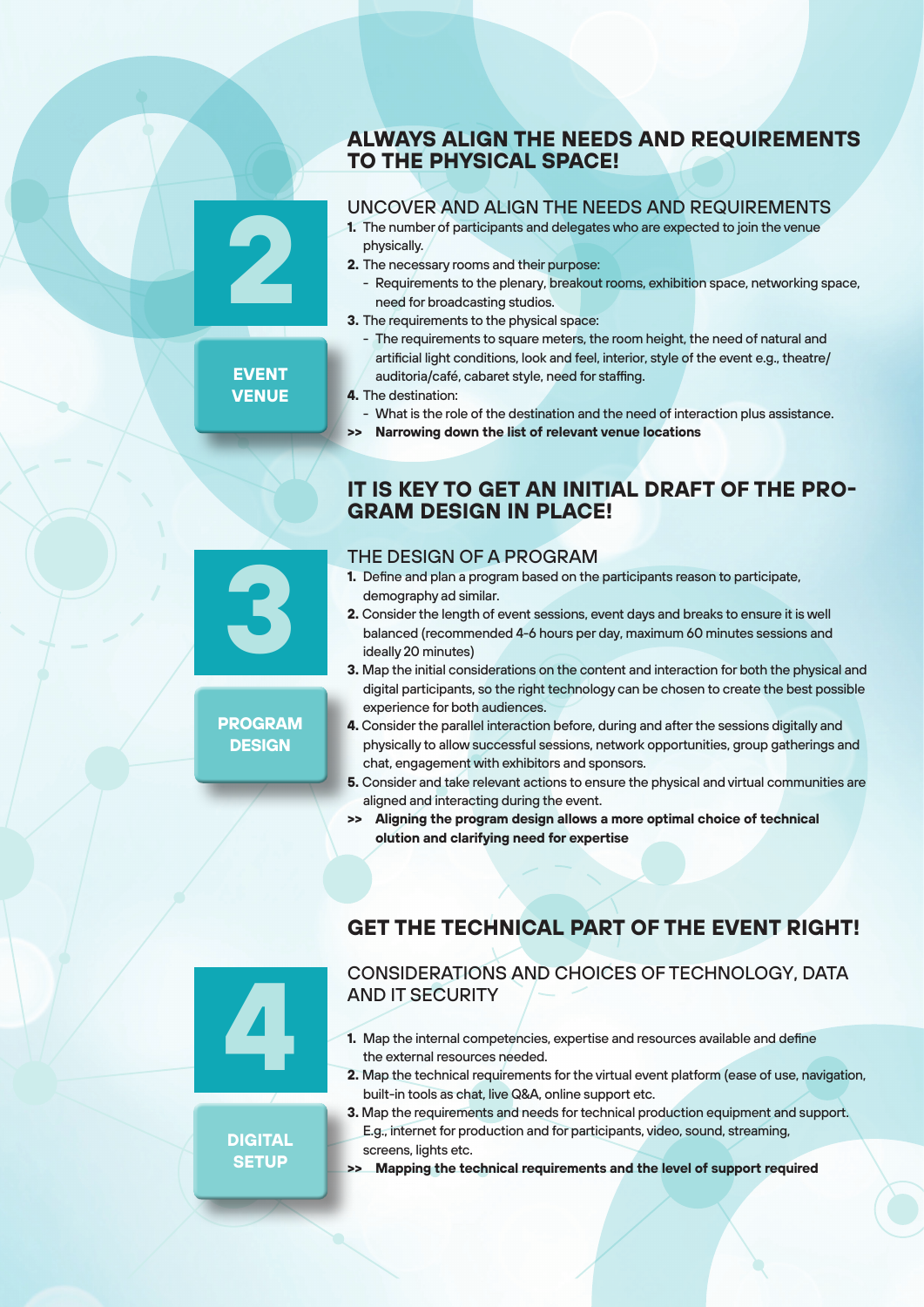### **GET THE SHOW ROLLING!**



#### CONCEPTUALIZE AND EXECUTE

**1.** Identify potential providers (venue, support & software, marketing & outreach, program content & flow etc.).

**2.** Structure the communication of the suppliers with the internal team (IT, Operations, suppliers, etc.).

**3.** Schedule pilot testing(-s) of technology and integrations.

**4.** Ensure health protocols and emergency procedures for maintaining health and sanitation standards and situations.

**>> Gather the relevant resources and outline the processes and dedicate wnership and responsibility**

#### **CONCEP-TUALIZATION**

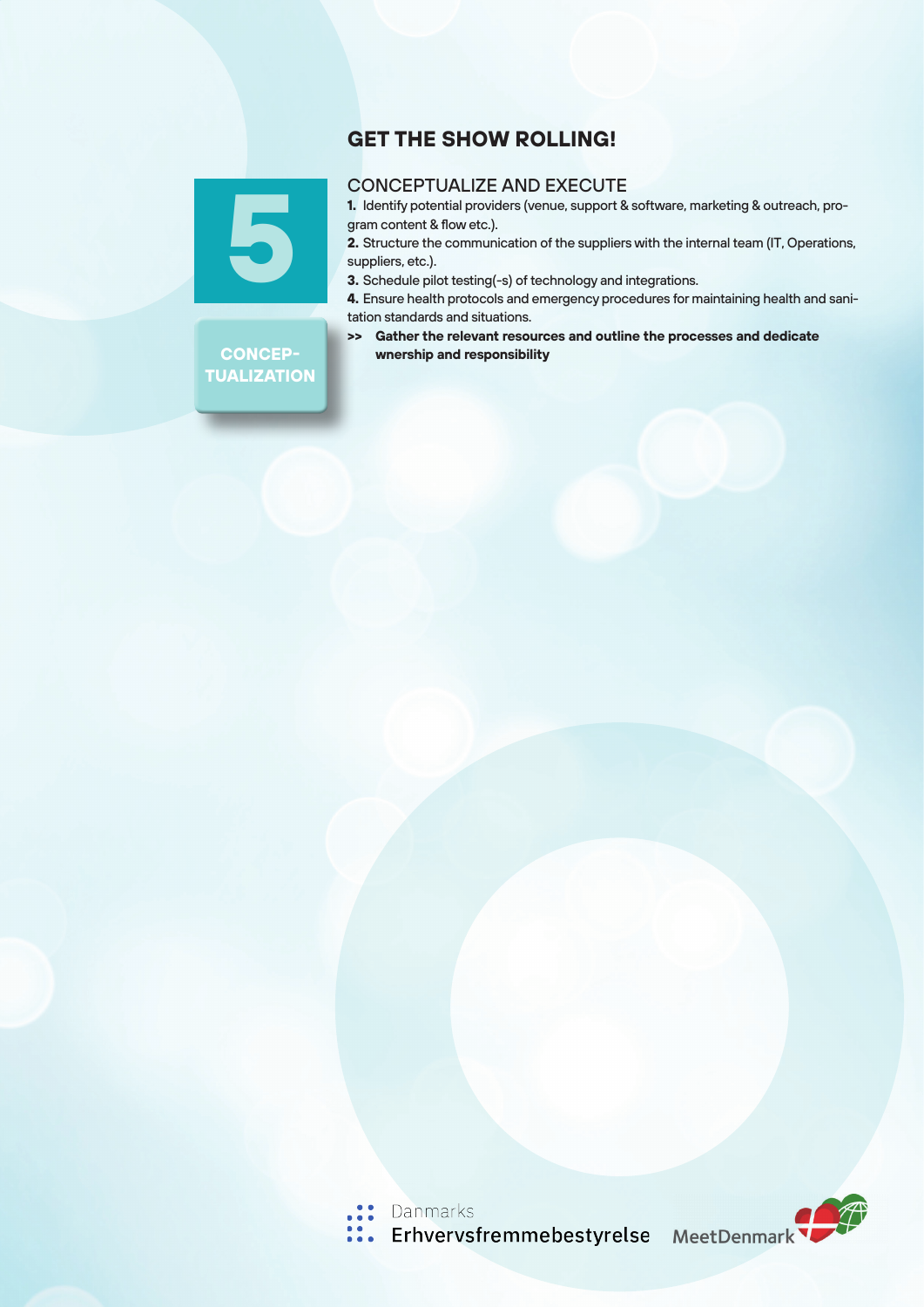# **HYBRID DECISION OVER-VIEW**



**CONCEP-TUALIZE**

## **HYBRID EVENT DECISION TREE**

**REQUIRED ROOMS AND THEIR PURPOSE**

**THE NUMBER OF PARTICIPANTS** 

**PHYSICAL REQUIREMENTS**

**DESTINATION**

**STAFF**

**PRODUCTION REQUIREMENTS**

**PHYSICAL LOCATION**

**TECHNOLOGY**

**PROGRAM DESIGN**

**TECHNICAL EQUIPMENT AND SOFTWARE**

**EXPERTISE AND SKILLS / STAFF** 

**SESSION LENGTH AND PROGRAM DESIGN**

**CONTENT AND INTERACTION**

**SYNERGY OFFLINE AND ONLINE**

**STAFF**

**POTENTIAL SOLU-TION PROVIDERS**

**STRUCTURE COMMUNICATIONS**

**PHYSICAL REQUIREMENTS**

> **PRACTICE AND TEST**

**HEALTH, SECURITY AND IT PROTOCOLS**

Danmarks

Erhvervsfremmebestyrelse MeetDenmark



EVENT OBJECTIVES **EVENT OBJECTIVES**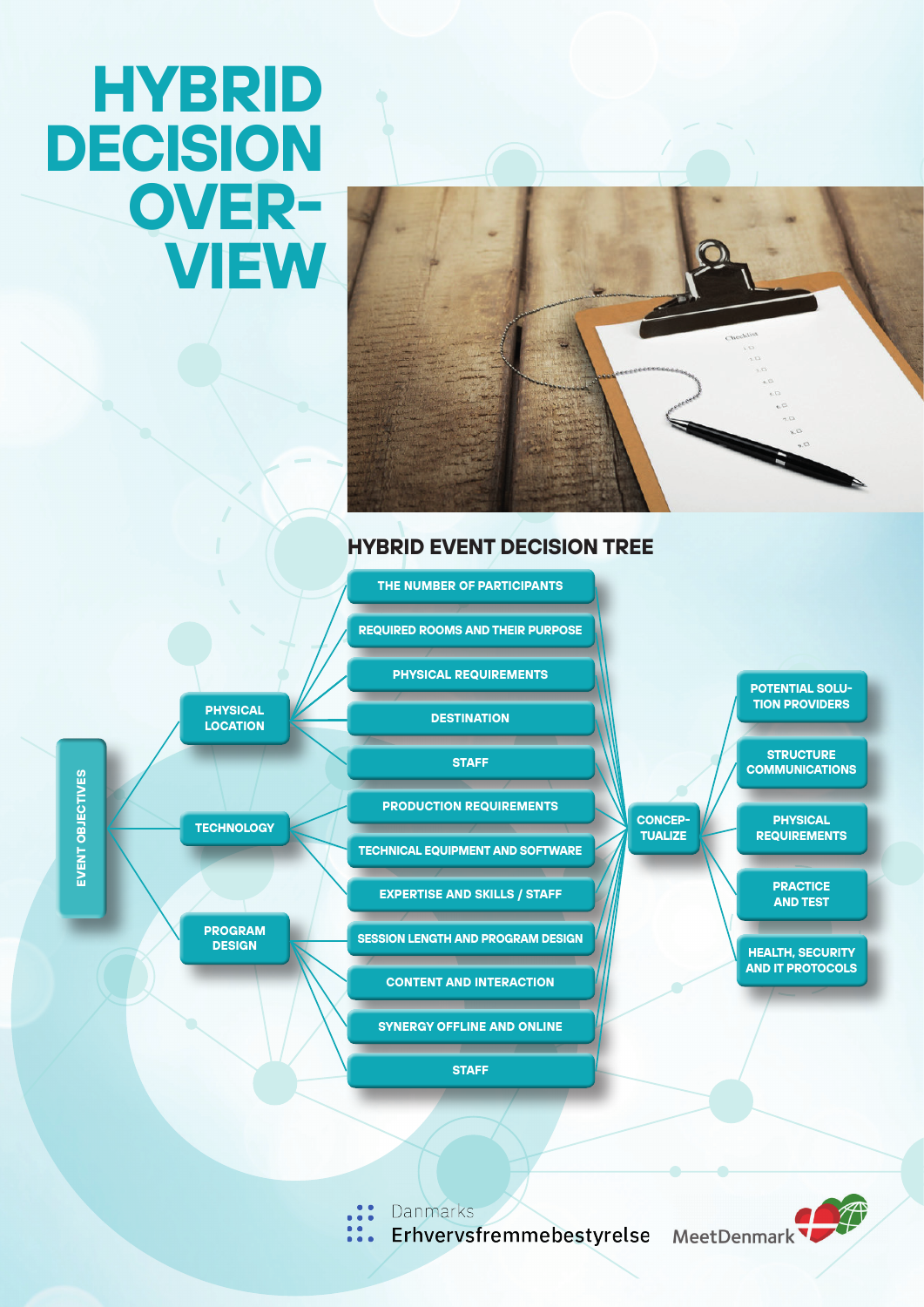# **A BRIEF CHECK LIST FOR HYBRID EVENTS**



## **GET THE EVENT C**

| <b>Topic</b>                 | <b>Description</b>                                                                  |  |
|------------------------------|-------------------------------------------------------------------------------------|--|
| Gather the basic information | Define event goals and objectives                                                   |  |
| for the event                | Decide on the event type and format<br>2.                                           |  |
|                              | 3<br>Evaluate internal competencies and consider if external<br>expertise is needed |  |
|                              | Identify the target audience for physical and digital<br>4.<br>participation        |  |
|                              | Create event branding and style guidelines<br>5.                                    |  |
|                              | Build your agenda considering both online and physical<br>6.<br>elements            |  |
|                              | Start considering speakers and potential exhibitors<br>7.                           |  |
|                              | Schedule event dates and time                                                       |  |
|                              | 9.<br>Outline the event budget                                                      |  |
|                              | 10. Estimate revenue streams from attendance fees, exhibitors<br>and sponsors       |  |

### **GET THE TECHNICAL ASPECTS IN PLACE**

| <b>Topic</b>                                        | <b>Description</b>                                                                                                                                                                                                                          | <b>Done</b> |
|-----------------------------------------------------|---------------------------------------------------------------------------------------------------------------------------------------------------------------------------------------------------------------------------------------------|-------------|
| <b>Consider technology, software</b><br>and support | Choose the hybrid event platform to create the best possible<br>experience - draw on the expertise and experiences of others                                                                                                                |             |
|                                                     | Map the technical and manpower requirements for<br>executing the hybrid platform<br>As examples ease of use, navigation, tools as streaming, chat, polling, live<br>Q&A sessions, the need of support before and during the event etc.      |             |
|                                                     | 3. Define the requirements and needs for technical production<br>equipment and support before and during the event<br>As examples broad band internet for production and for participants, video,<br>sound, streaming, screens, lights etc. |             |
|                                                     | Evaluate the competencies, expertise and resources available<br>internally and define the needed external resources                                                                                                                         |             |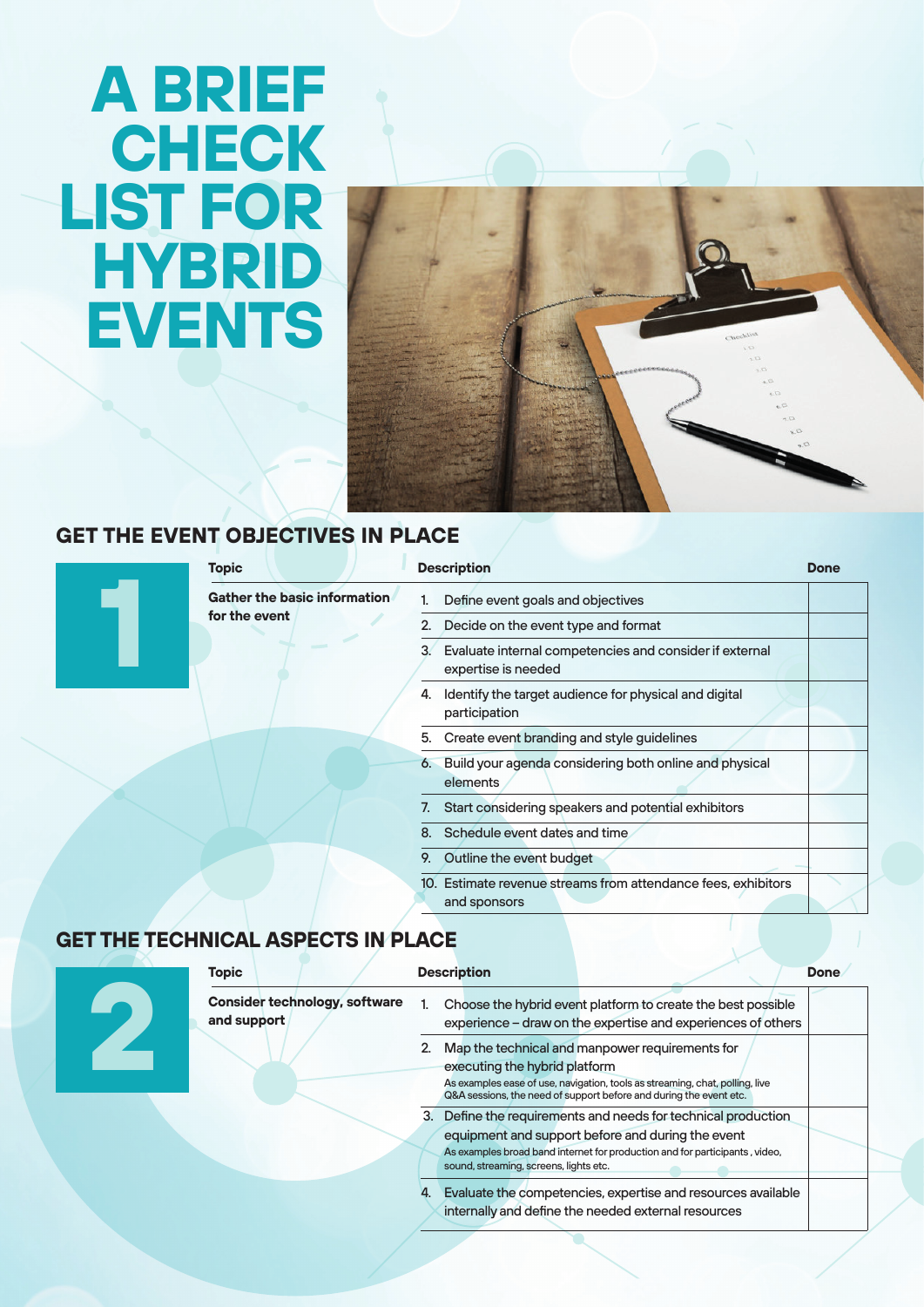# **GET THE RIGHT EVENT VENUE**

**3**

| <b>Topic</b>                                       | <b>Description</b>                                                                                                                                                                                                                                                                                                                                | Done |
|----------------------------------------------------|---------------------------------------------------------------------------------------------------------------------------------------------------------------------------------------------------------------------------------------------------------------------------------------------------------------------------------------------------|------|
| <b>Focus on the ideal event</b><br><b>location</b> | Outline the expected number of physical and virtual<br>participants                                                                                                                                                                                                                                                                               |      |
|                                                    | Consider the physical requirements of the venue<br>$2^{\prime}$<br>As examples the plenary, breakout rooms, exhibition spaces, networking<br>spaces, square meters, the height, the natural and artificial light conditions,<br>the ambience and look and feel, interior, style of the event (theatre, auditoria,<br>café, round table, cabaret). |      |
|                                                    | 3. Consider the technical requirements of the physical venue<br>As examples internet and bandwidth specifications, sound equipment,<br>cameras, broadcasting studios, editing and streaming, compability with virtual<br>meeting software and hardware.                                                                                           |      |
|                                                    | 4. Decide on the staff allocation and functions needed at<br>the venue and check the venue experience in hosting<br>hybrid events                                                                                                                                                                                                                 |      |
|                                                    | Evaluate the need of interaction and assistance from the<br>5.<br>destination company                                                                                                                                                                                                                                                             |      |

## **GET THE PROGRAM DESIGN OUTLINED**

|  | <b>Topic</b>                                                                 | <b>Description</b>                                                                                                                                                | <b>Done</b> |
|--|------------------------------------------------------------------------------|-------------------------------------------------------------------------------------------------------------------------------------------------------------------|-------------|
|  | Design a program that<br>embraces both the physical<br>and online dimensions | Define and plan a program based on the needs of the<br>target audience                                                                                            |             |
|  |                                                                              | 2. Consider the length and timing of sessions, networking time<br>and breaks                                                                                      |             |
|  |                                                                              | 3. Consider the content and the physical and the digital<br>interaction possibilities                                                                             |             |
|  |                                                                              | Consider parallel interactions before, during and after the<br>4.<br>sessions to allow successful sessions, network opportunities,<br>engagement, evaluation etc. |             |
|  |                                                                              | 5. Make relevant arrangements to ensure the physical and<br>virtual audiences interacting seamlessly throughout the event                                         |             |

# **CONCEPTUALIZE THE EVENT**

| <b>Topic</b>                       | <b>Description</b>                                                                                                                                                  | <b>Done</b> |
|------------------------------------|---------------------------------------------------------------------------------------------------------------------------------------------------------------------|-------------|
| Conceptualize, plan<br>and execute | Identify potential solution providers<br>As examples venue location, technical support and software, marketing,<br>communication and outreach, program content etc. |             |
|                                    | 2. Coordinate communication with suppliers and the<br>internal team<br>As examples IT, venue, operations, participants, registration, speakers,<br>catering etc.    |             |
|                                    | Schedule one or more pilots to test the technology and<br>3.<br>integrations and always have a tested plan B                                                        |             |
|                                    | Consider health recommendations including protocols<br>4.<br>and procedures                                                                                         |             |
|                                    |                                                                                                                                                                     |             |